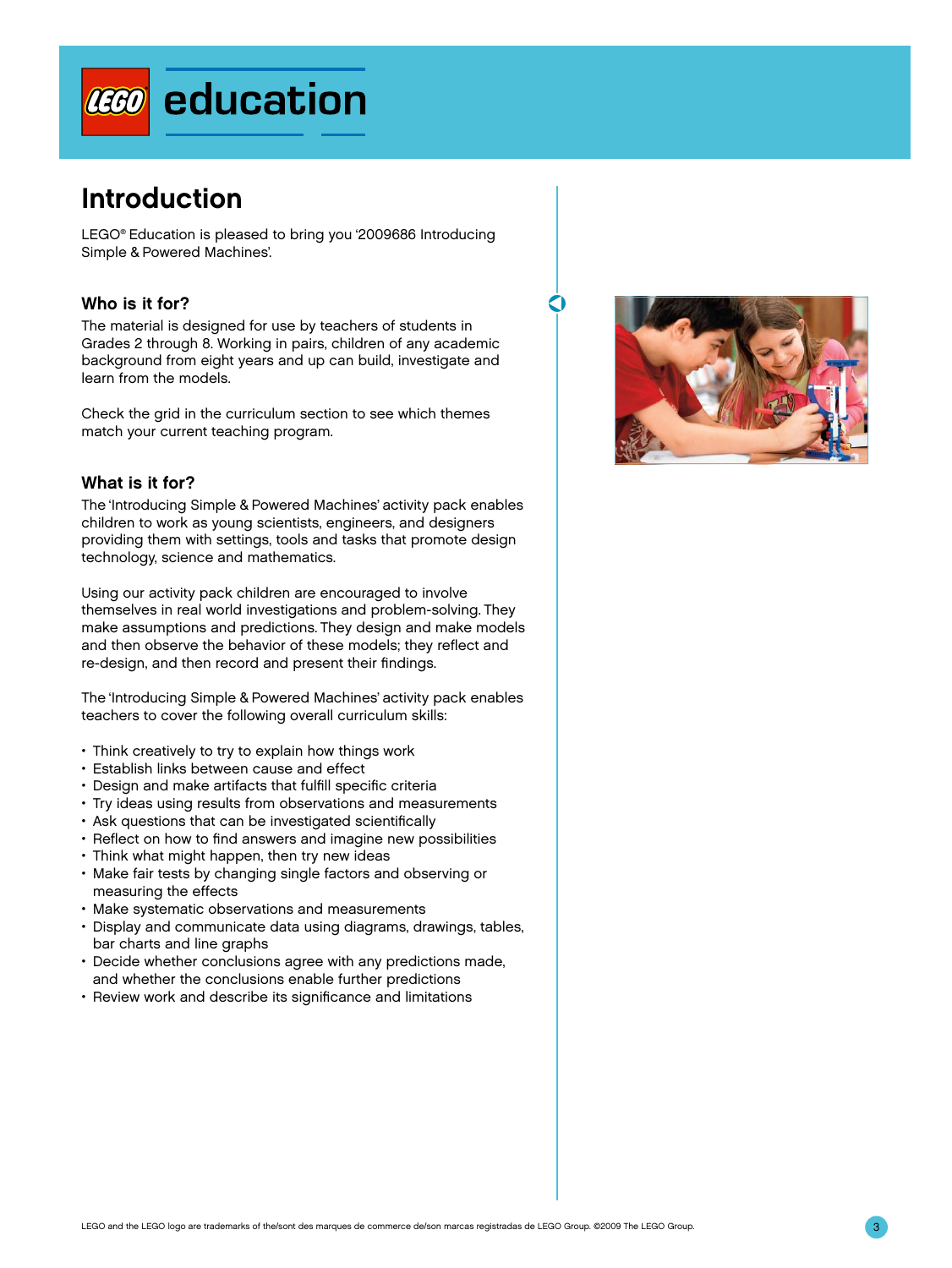# What is it and how to use it?

# The 9686 building set

The set has 396 elements, including a motor, and Building Instructions booklets for 14 main models and for 37 Principle Models – all in full color. Some of the Building Instructions booklets are intended for use with other LEGO® Education activity packs.

Included is a sorting tray and accompanying element overview showing all the different elements in the set. Everything is stored in a sturdy blue storage box with a transparent lid.

#### Building Instructions booklets

We have devised the Buddy Building system in which models are designed so two children can build simultaneously – saving time. Each child (Buddy) builds his or her own subsystems using separate booklets (A and B). Working in pairs the subsystems are then built together to become one complete model.

Further progression for both children is suggested in booklet B in red number sequences.

# Principle Models

The Principle Models let children experience the mechanical and structural principles normally hidden away inside everyday machines and structures. The many easy-to-build models each present a hands-on demonstration of one of the concepts of simple machines, mechanisms and structures in a clear, straight-forward manner.

By progressing sequentially through the activities, using the Student Worksheets and Building Instructions, children will experience and discover the principles at work and be challenged to apply their knowledge when recording their results. In the Teacher's Notes you will find suggested answers to the questions posed in the Student Worksheets.

The Principle Models are a pathway for children to understand and integrate mechanical and structural principles applied in their own models.

# Teacher's Notes

In the Teacher's Notes you will find all the information, tips and clues you need to set up a lesson. Each model the children build has specific key learning focus areas, vocabulary, questions, and answers, and further ideas for investigations.

The lessons follow LEGO Education's 4C approach; Connect, Construct, Contemplate, and Continue. This enables you to progress naturally through the activities.





O

O

O

Q









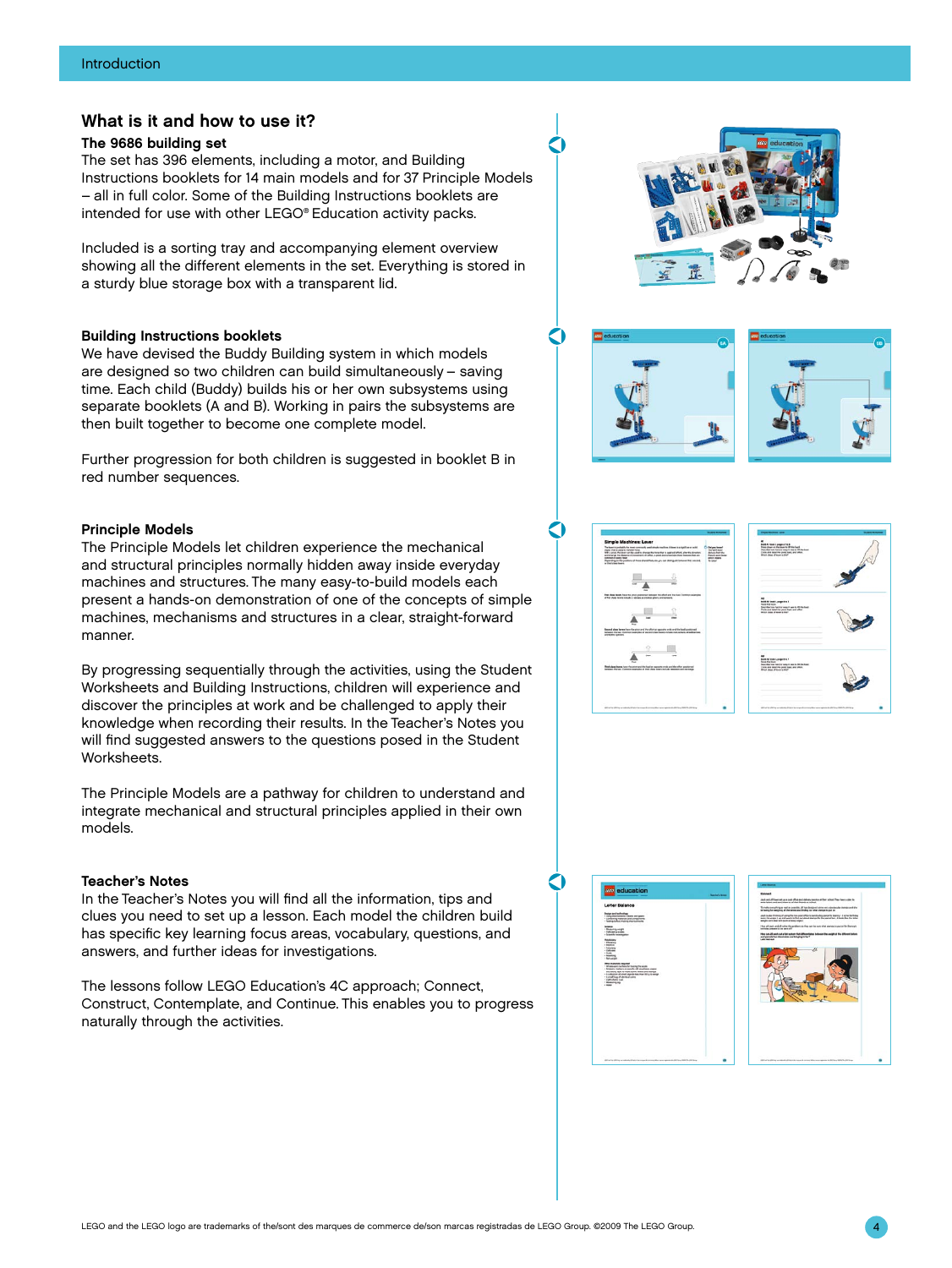### Connect

You add to your brain's knowledge when you connect a new learning experience to those you already have or when an initial learning experience is the seed stimulating the growth of new knowledge. Ideas are provided for helping the children identify a problem and for helping Jack and Jill, our two cartoon friends who help guide us through the activities. Show the flash animation with Jack and Jill and have the children define the problem and investigate how best to come up with a solution. Another approach is to read the story in connection with the flash animation.

Please also draw on personal experience and from current events both near and far to set the scene for the children. The more easily the children identify with the situation in which Jack and Jill find themselves, the more easily they will come to grips with the technology, science, and mathematics embedded in them.

#### **Construct**

Learning is best when hands and minds are engaged. In pairs, children build models step-by-step. Two buddies each build half a model using separate booklets (A and B) to create their own subsystems and then collaborate to assemble one complete model.

#### **Contemplate**

When you contemplate what you have done, you have the opportunity to deepen your understanding. As you reflect, you develop connections between previous knowledge and new experiences. This involves children reflecting on what they have observed or constructed, and deepening their understanding of what they have experienced. They discuss their results, reflect on and adapt ideas, and this process can be encouraged by asking relevant scientific and technical questions.

Questions are included in the material to encourage children to carry out relevant investigations, predictions, and rationales, and to reflect on how to find answers – also imagining new possibilities.

This phase includes the possibility to start evaluating the learning and the progress of the individual child.

#### **Continue**

Learning is always more enjoyable and creative when it is adequately challenging. Maintaining this challenge and the pleasure of accomplishment naturally inspires the continuation of more advanced work. Therefore, extension ideas are provided to encourage the children to change or add features to their models and to investigate further – always with the key learning area in mind. This phase allows the children to operate at different speeds and levels conducive to their individual capabilities.

It is OK if there is too little time to complete Continue phases within the class period. Working through the first three phases of the process covers the curriculum skills listed for any one activity. You may omit the Continue phase at your discretion, or postpone it until the next lesson.



C

O

C

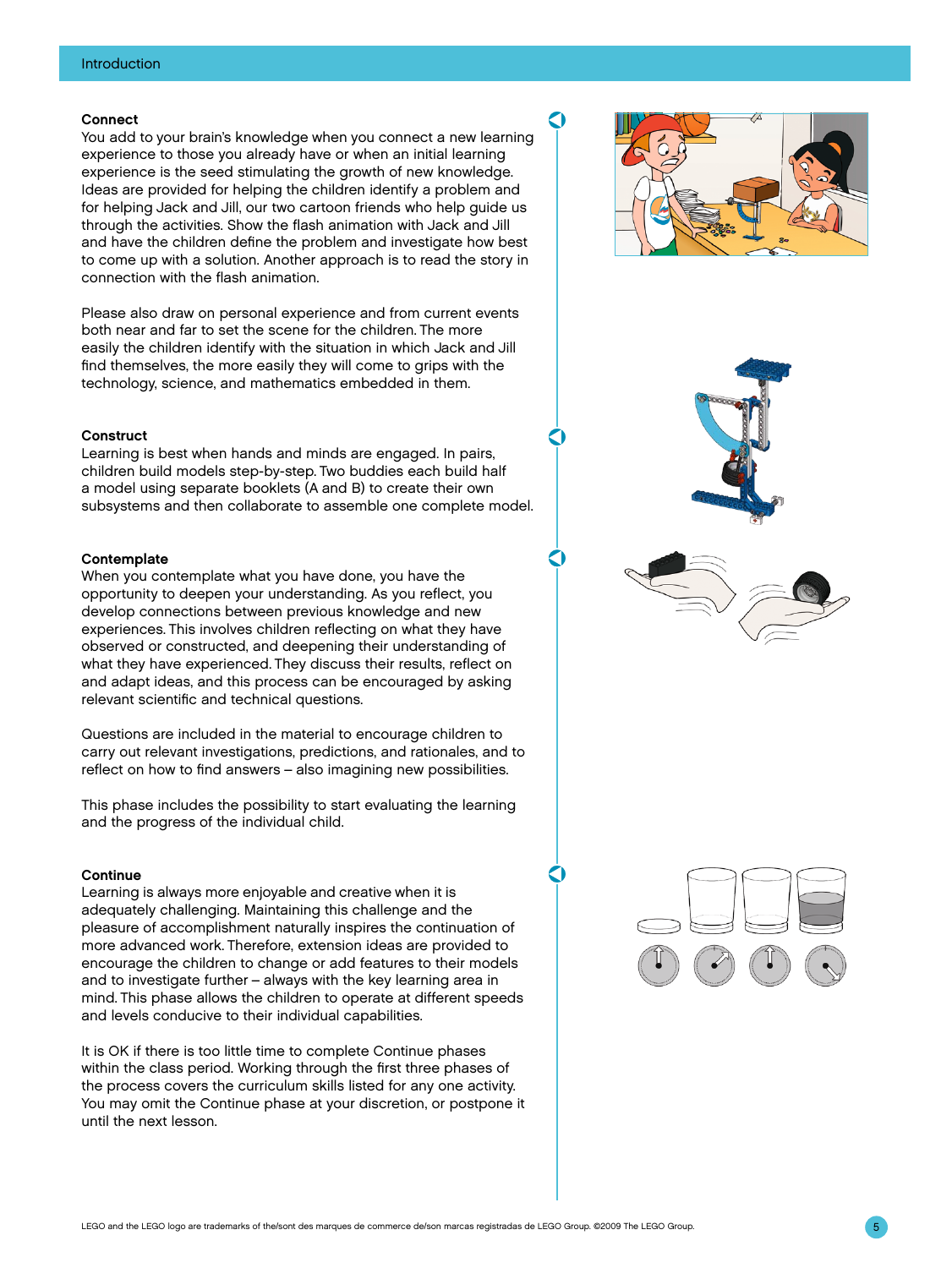# Student Worksheets

Each worksheet has a focused approach following the 4Cs and includes easy-to-read pictorial guidelines. The children can use and explore their models with little teacher assistance. They will be able to predict, try out, measure and record data, change the models to compare and contrast findings, and draw conclusions.

Let the children work in pairs, predict and test their predictions at least three times to be confident that their results are reliable. Then they record their main data accordingly. At the end of each activity, the children are challenged to design and draw a device that applies the major concepts they have just explored.

The worksheets are an easy-to-use tool for assessment of the individual child's level and achievement. They can also form a valuable part of the children's log books.

#### Problem-solving Activities

The six Problem-solving Activities all feature real-life settings with needs that cannot be solved in just one way.

The problem descriptions and the closely-defined design brief are meant to be copied and used by the children. Descriptions of learning focus areas, materials needed, extra challenges and how to progress is teacher information only!

The Problem-solving Activities are realistic and children will be able to test and integrate more than just one principle at a time. The Teacher's Notes for each challenge provides tips on what and how to measure while at the same time carrying out fair testing of the solutions.

As a support we have included suggested solutions to the problems posed. Use these as 'tips and tricks', or print them and hang them as posters as inspiration for the children. The suggested problemsolving model solutions are only meant as guiding principles for any workable solution the children will come up with themselves.



 $\Omega$ 

O